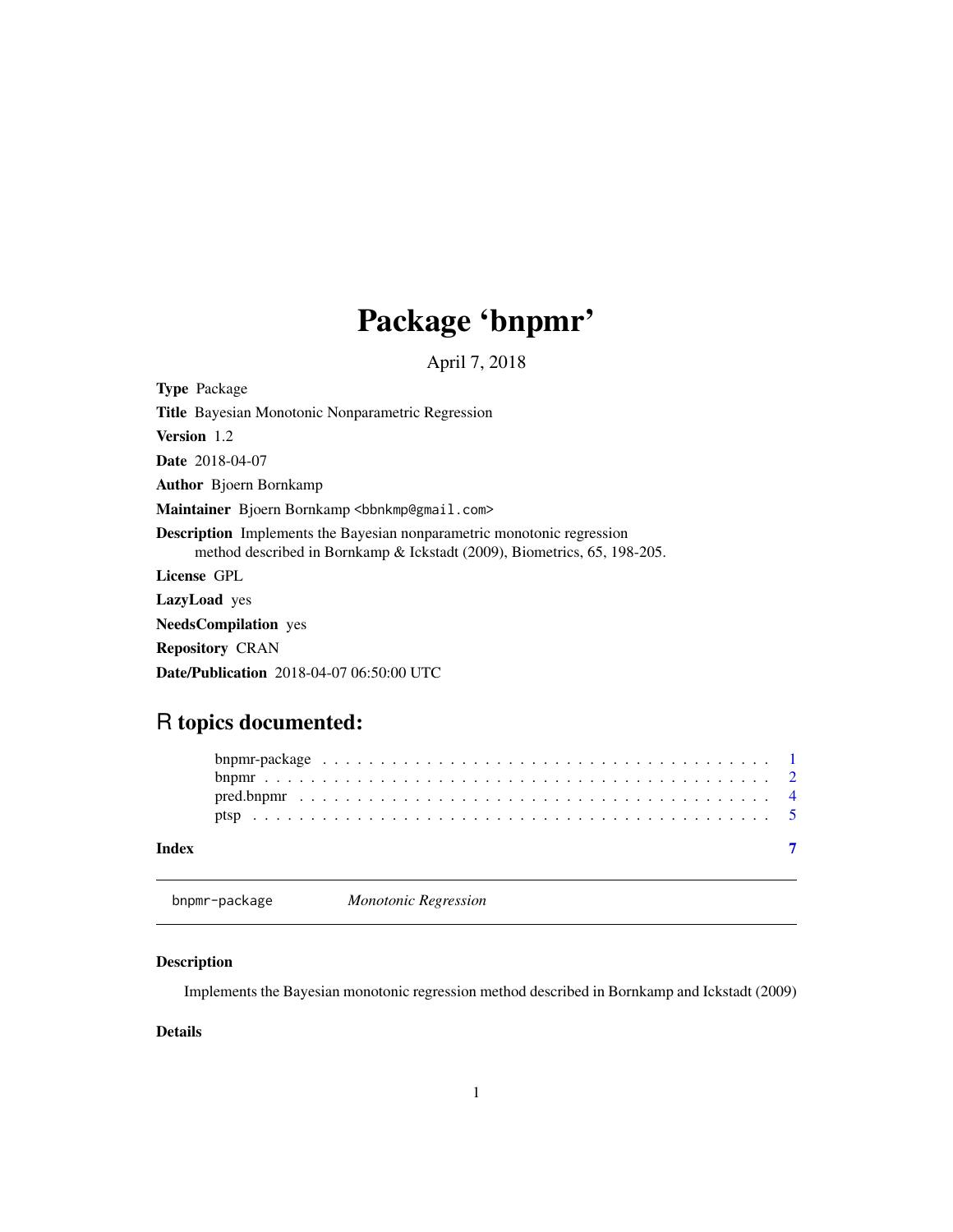<span id="page-1-0"></span> $2$  bnpmr

| Package:  | bnpmr      |
|-----------|------------|
| Type:     | Package    |
| Version:  | 1.2        |
| Date:     | 2018-04-07 |
| License:  | GPL        |
| LazyLoad: | yes        |

#### Author(s)

Bjoern Bornkamp

Maintainer: Bjoern Bornkamp <br/> <br/>bbnkmp@gmail.com>

#### References

Bornkamp, B., Ickstadt, K. (2009). Bayesian nonparametric estimation of continuous monotone functions with applications to dose-response analysis. Biometrics, 65, 198-205.

#### See Also

[pred.bnpmr](#page-3-1), [bnpmr](#page-1-1)

<span id="page-1-1"></span>bnpmr *Monotonic regression*

#### Description

Bayesian monotonic regression as described in Bornkamp and Ickstadt (2009).

#### Usage

```
bnpmr(y, x, prior = NULL, start = NULL, niter = 10000, pMoves = NULL,
     thin = 1, burnIn = 0, prop = NULL, seed = 1, size = 50)
```
#### Arguments

| y            | vector of dependent values                                                                                                                                                                                                                                                                                                                                                                                    |
|--------------|---------------------------------------------------------------------------------------------------------------------------------------------------------------------------------------------------------------------------------------------------------------------------------------------------------------------------------------------------------------------------------------------------------------|
| $\mathsf{x}$ | vector of independent values (the code internally standardizes x to $[0,1]$ )                                                                                                                                                                                                                                                                                                                                 |
| prior        | A list specifying prior parameters<br>V, m, d, a - as defined in Biometrics paper p. 201 by default the noninformative<br>choice of eqn $(6)$ is chosen.<br>vL, vU - lower and upper bound for uniform distribution of nu<br>la, lb - alpha, beta parameter of beta prior for m (the TSP distribution mode)<br>alpha - prior parameter for Dirichlet distribution (called gamma in the Biomet-<br>rics paper) |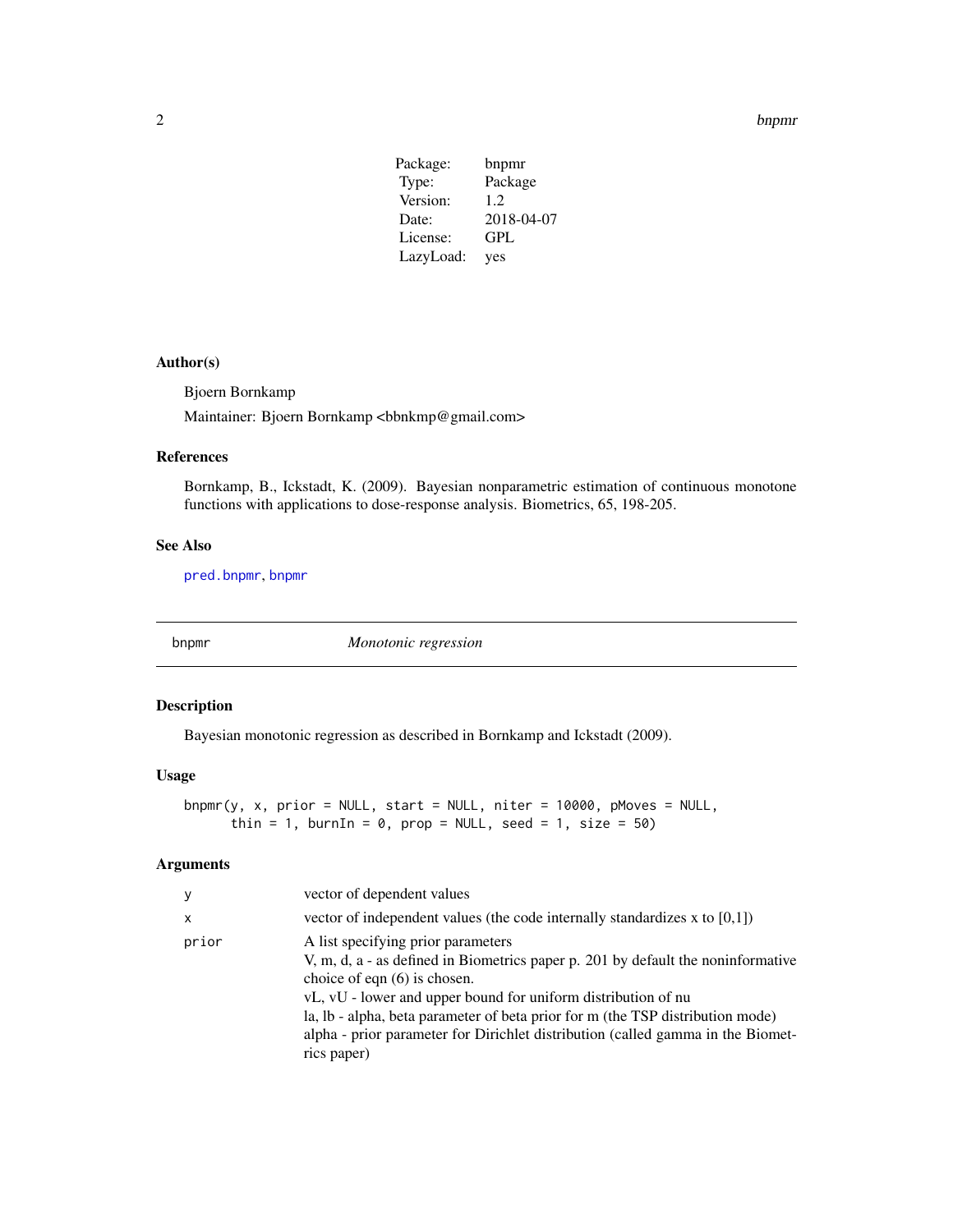#### <span id="page-2-0"></span>bnpmr 3

| start               | starting values for<br>nJ: number of components<br>il: modes of TSP distributions (called m in the Biometrics paper see eqn $(5)$ )<br>jv: called nu in the Biometrics paper (eqn $(5)$ )<br>jh: weights of the components (sum to 1) called $w_i$ in the Biometrics paper |
|---------------------|----------------------------------------------------------------------------------------------------------------------------------------------------------------------------------------------------------------------------------------------------------------------------|
| niter, burnIn, thin |                                                                                                                                                                                                                                                                            |
|                     | number of iterations, thinning and burn-in                                                                                                                                                                                                                                 |
| pMoves              | probabilities for the different move types                                                                                                                                                                                                                                 |
| prop                |                                                                                                                                                                                                                                                                            |
| seed                |                                                                                                                                                                                                                                                                            |
| size                | size of the vectors in C++ code (all vectors only have finite size determined by<br>size)                                                                                                                                                                                  |

lambda - prior parameter for truncated Poisson distr

#### Value

A list with entries (among others) dimcount - posterior simulations of number of components jl - posterior sims of m jv - posterior sims of nu jh - posterior sims of w beta - posterior sims of beta vector s2 - posterior sims of s\*\*2

#### Author(s)

Bjoern Bornkamp

#### References

Bornkamp, B. and Ickstadt, K. (2009). Bayesian Nonparametric Estimation of Continuous Monotone Functions with Applications to DoseResponse Analysis. Biometrics, 65, 198-205

#### See Also

[pred.bnpmr](#page-3-1)

### Examples

```
########################################################################
## example 1
## generate some example data
x < - seq(0,1,length=100)
y <- 2+3*x/(0.05+x)+rnorm(100, 0, 1)
## run bnpmr function (with "default" parameters and priors)
res < - bnpmr(y, x)
```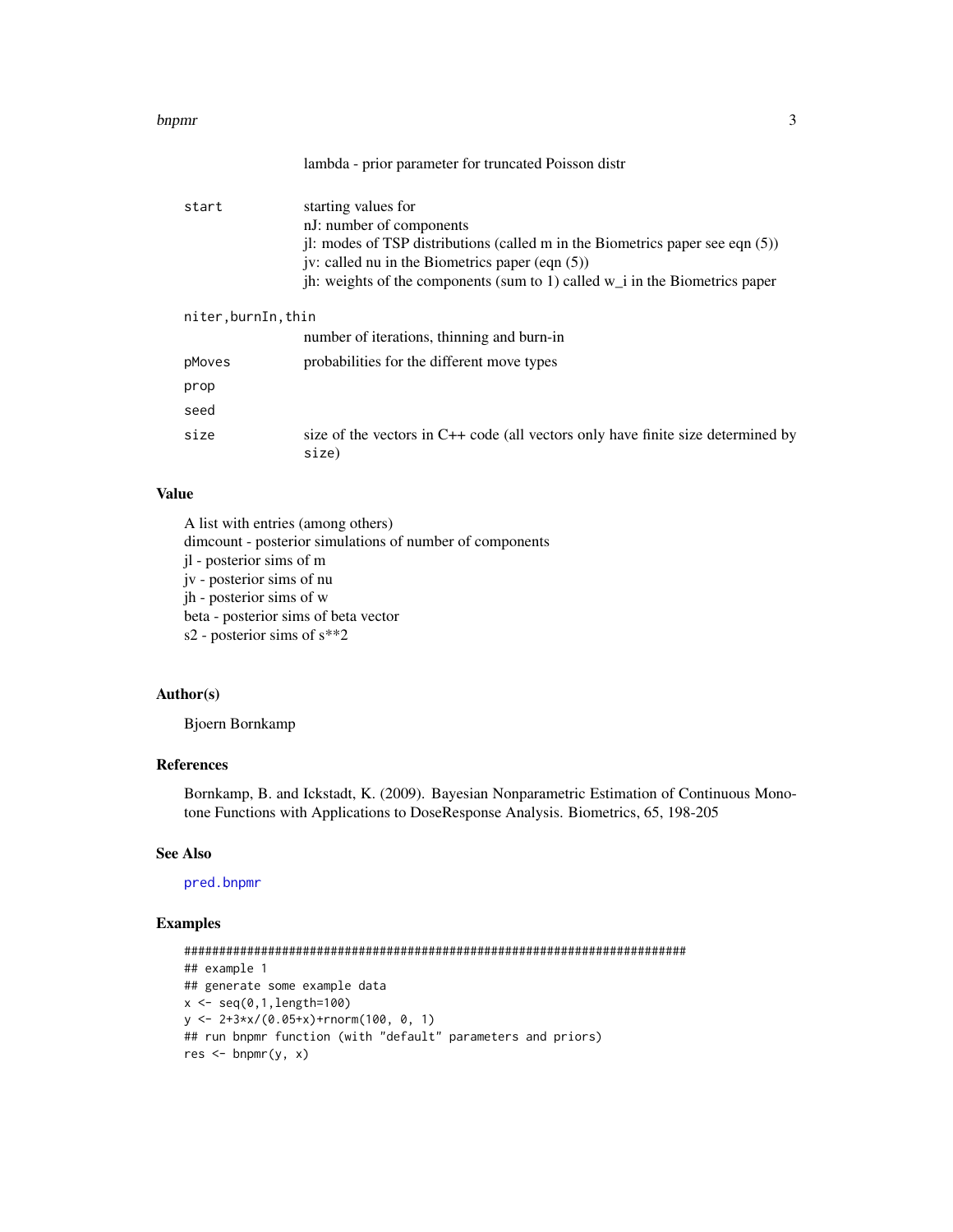```
sq \leftarrow seq(0, 1, length=101)aa <- pred.bnpmr(sq, res)
out005 <- apply(aa, 2, quantile, prob = 0.05)
out050 <- apply(aa, 2, median)
out095 \leq apply(aa, 2, quantile, prob = 0.95)
## plot result
plot(x,y)
lines(sq, out005)
lines(sq, out050)
lines(sq, out095)
curve(2+3*x/(x+0.05), add=TRUE, col=2)
########################################################################
## example 2 with a sparse dose-design
## closer to what we actually see in pharmaceutical dose-finding trials
x \leq -\text{rep}(c(0, 0.05, 0.2, 0.6, 1), \text{ each } = 10)y <- 2+3*x^5/(0.05^5+x^5)+rnorm(length(x), 0, 1)
res < - bnpmr(y, x)sq <- seq(0,1,length=101)
aa <- pred.bnpmr(sq, res)
out005 \leq apply(aa, 2, quantile, prob = 0.05)
out050 <- apply(aa, 2, median)
out095 <- apply(aa, 2, quantile, prob = 0.95)
plot(x,y, y)im = c(0,8))
lines(sq, out005)
lines(sq, out050)
lines(sq, out095)
curve(2+3*x^5/(x^5+0.05^5), add=TRUE, col=2)
#### now reanalyse using different prior
## use prior that says placebo response = 0 with small uncertainty
## (just to check code)
V \le - matrix(c(0.01,0,0,10), nrow=2)
prior <- list(alpha = 1, lambda = 0.5, m = c(0, 1), V=V, a=3.6, d=4, la=1,lb=2)
res2 <- bnpmr(y, x, prior = prior)
aa <- pred.bnpmr(sq, res2)
out005 \leq apply(aa, 2, quantile, prob = 0.05)
out050 <- apply(aa, 2, median)
out095 <- apply(aa, 2, quantile, prob = 0.95)
lines(sq, out005, col = "green")
lines(sq, out050, col = "green")
lines(sq, out095, col = "green")
```
<span id="page-3-1"></span>

<span id="page-3-0"></span>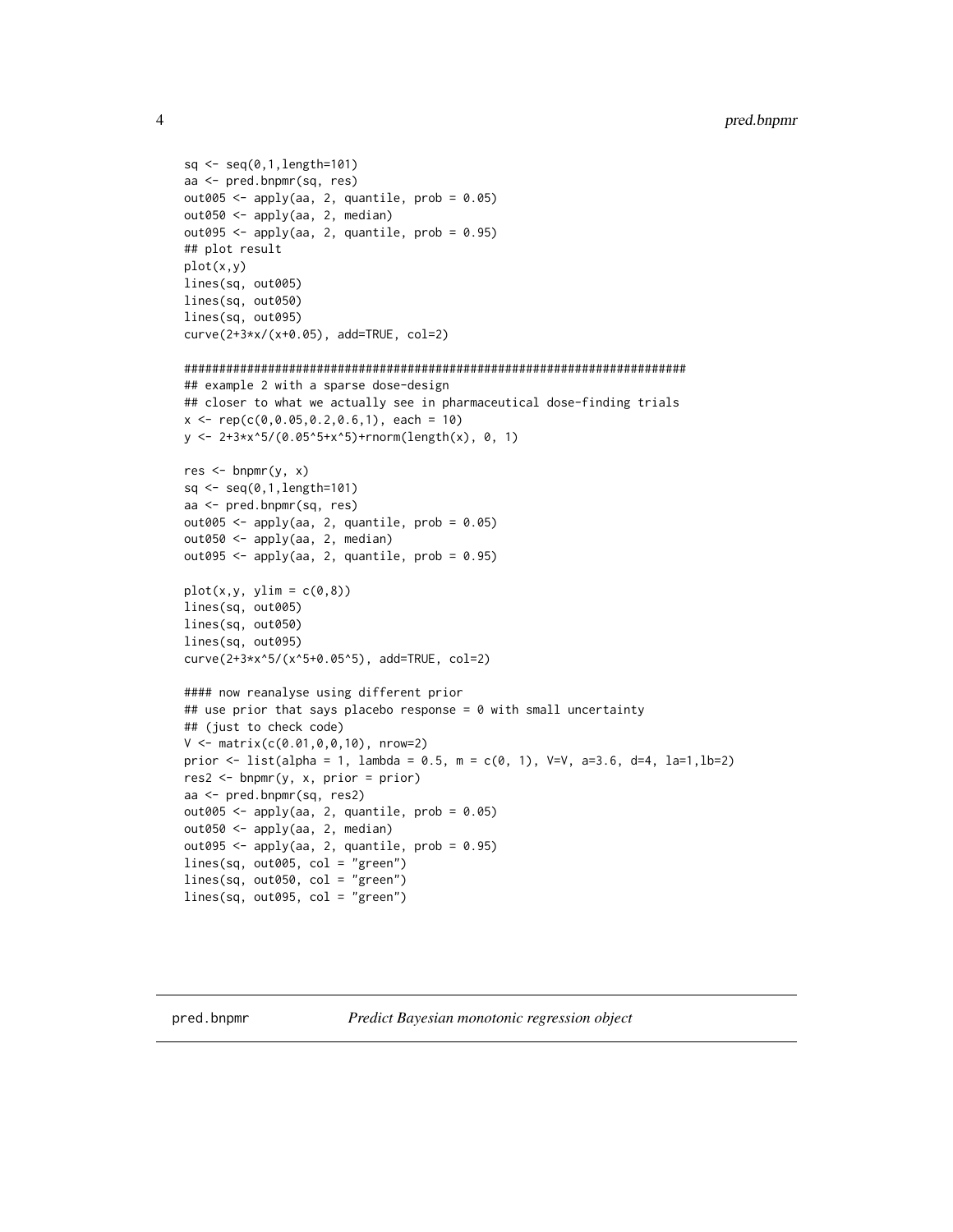#### <span id="page-4-0"></span>ptsp 5

#### Description

Predict Bayesian monotonic regression object

#### Usage

```
pred.bnpmr(x, res)
```
#### Arguments

|     | where to predict the function (should be a vector with entries in $[0,1]$ ) |
|-----|-----------------------------------------------------------------------------|
| res | the output of the bnpmr function                                            |

#### Value

A matrix containing the function simulations in the rows.

#### Author(s)

Bjoern Bornkamp

#### See Also

[bnpmr](#page-1-1)

ptsp *Distribution function of the two-sided power distribution*

#### Description

Distribution function of the two-sided power distribution

#### Usage

ptsp(x, m, n)

#### Arguments

|     | Vector of numeric values in $[0,1]$                        |
|-----|------------------------------------------------------------|
| m.n | Distribution parameters, m is the mode of the distribution |

#### Author(s)

Bjoern Bornkamp

#### References

van Dorp, R. and Kotz, S. (2002) The standard two-sided power distribution and its properties. The American Statistician, 56, 90-99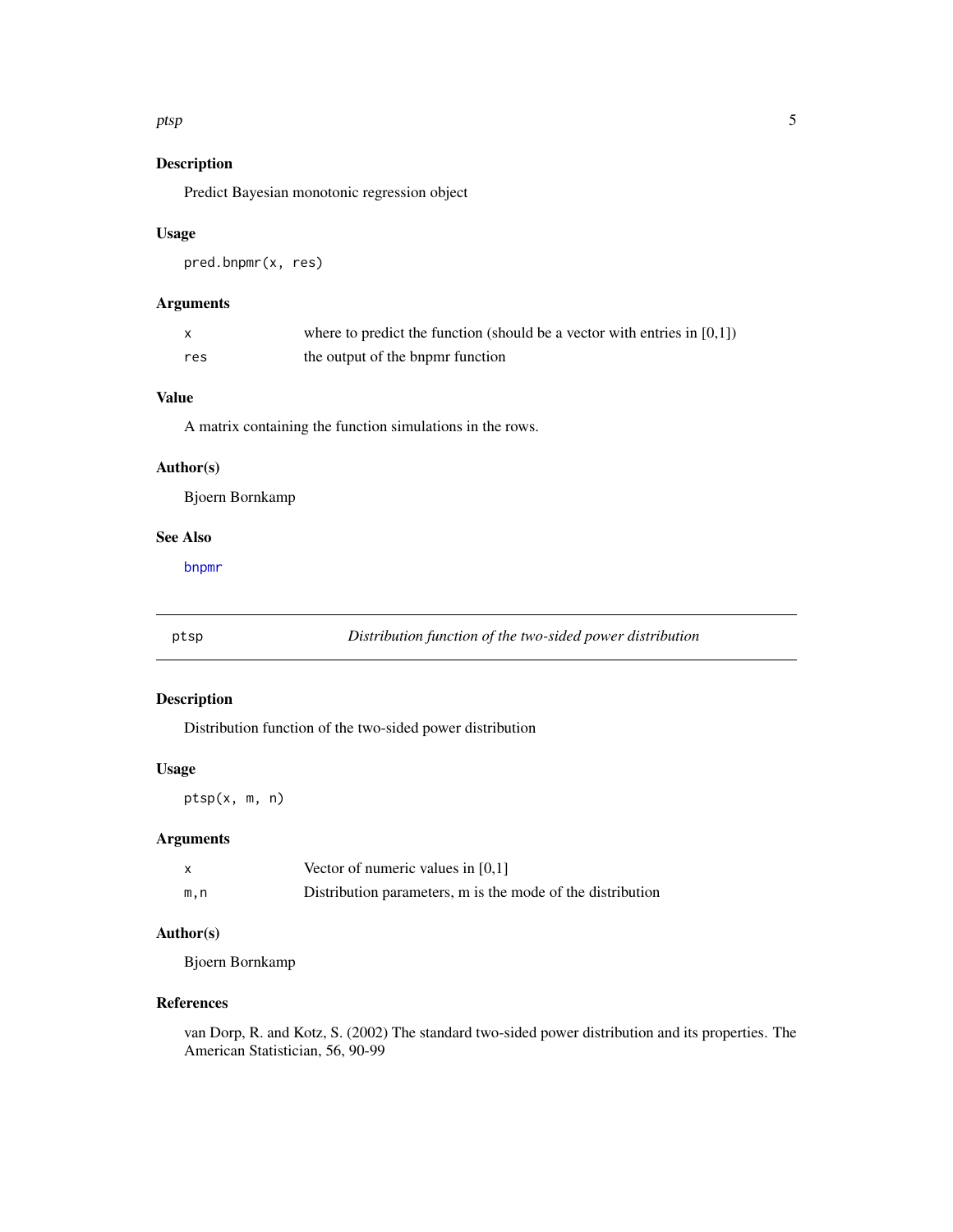### Examples

| curve(ptsp(x, 0.5, 1), 0, 1)                |  |  |
|---------------------------------------------|--|--|
| $curve(ptsp(x, 0.5, 2), 0, 1, add = TRUE)$  |  |  |
| $curve(ptsp(x, 0.5, 5), 0, 1, add = TRUE)$  |  |  |
| $curve(ptsp(x, 0.5, 10), 0, 1, add = TRUE)$ |  |  |